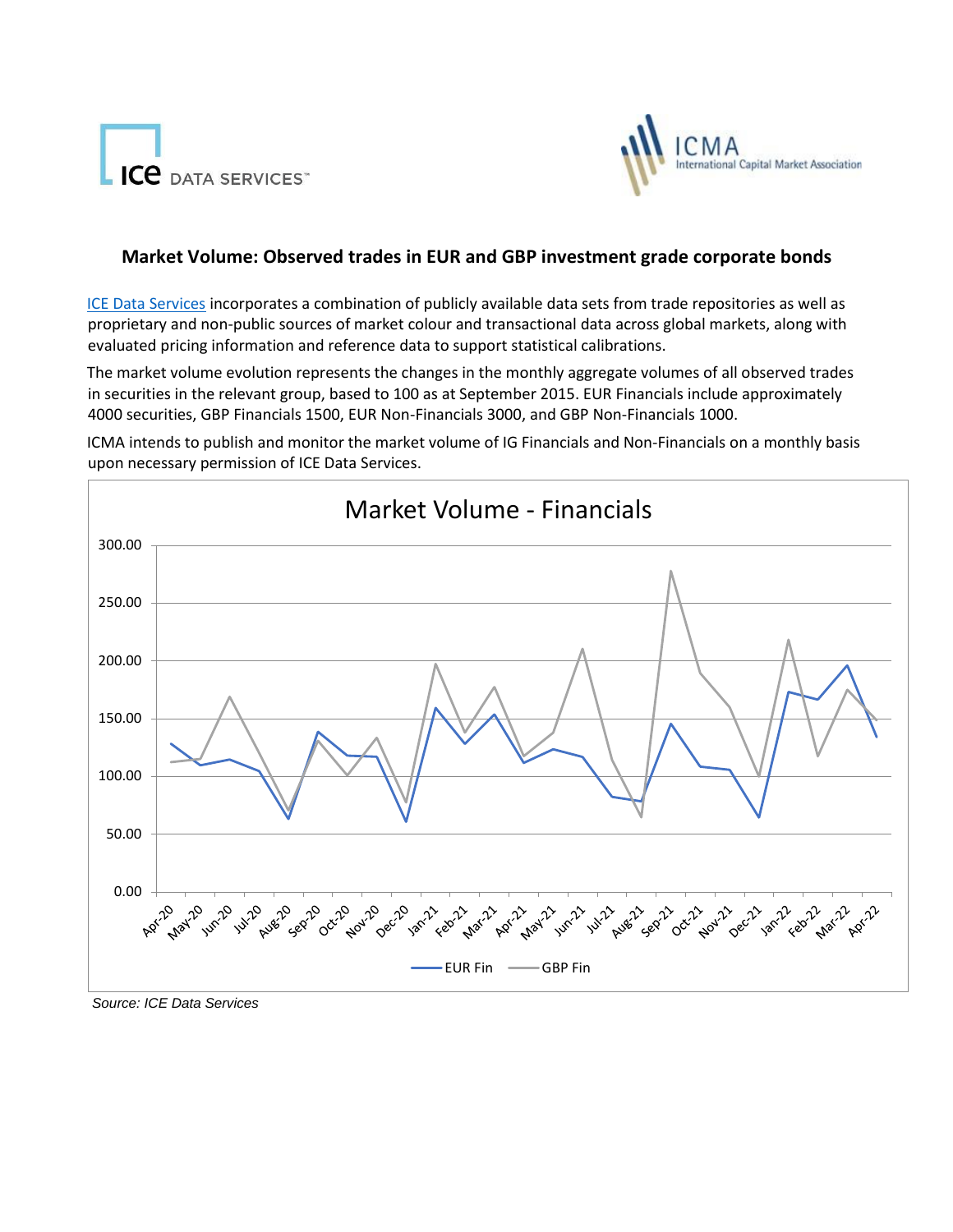

*Source: ICE Data Services*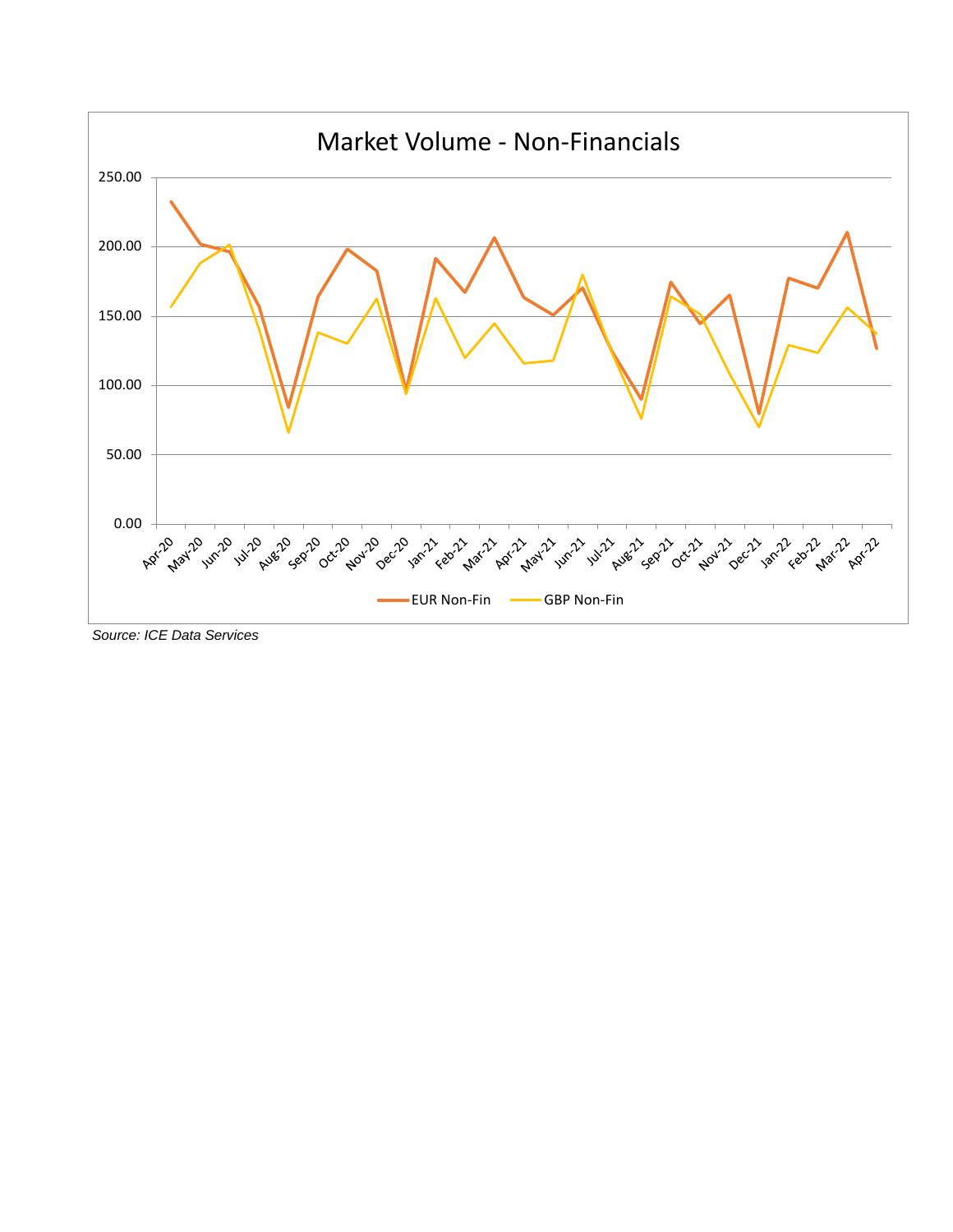## **Top-traded corporate bonds in April 2022 (by volume)**

[ICE Data Services](https://www.theice.com/market-data) [s](https://www.theice.com/market-data)ources publicly available data sets from trade repositories and procures information from non-public sources of market colour and transactional data across global markets. Additionally, market colour, bid lists, dealer runs, and other transactional data is received from their global network of clients on the buyside and sell-side.

While the rankings are based on traded volumes, the right-hand column (of below tables) indicates the relative volume of each bond expressed as a percentage of the most actively traded bond's volume (100%).

| Rank          | <b>EUR Financial Issuer</b> | <b>Coupon and Maturity</b> | <b>ISIN</b>  | <b>Relative</b><br>volume |
|---------------|-----------------------------|----------------------------|--------------|---------------------------|
| 1             | DEUTSCHE BK AG LDN          | 0.2%-0% BDS 15/01/26       | DE000DL8Y3Q9 | 100%                      |
| $\mathcal{P}$ | <b>KREDITANST FUR WIE</b>   | 0.125% GTD SNR 30/06/25    | DE000A3MP7J5 | 51%                       |
| 3             | <b>CSE D'AMORT DETTE</b>    | 0.45% NTS 19/01/32         | FR0014007RB1 | 33%                       |
| 4             | <b>KREDITANST FUR WIE</b>   | 0% SNR 15/09/31            | XS2388457264 | 29%                       |
| 5             | <b>KREDITANST FUR WIE</b>   | 0.375% SNR 23/04/30        | DE000A11QTF7 | 29%                       |
| 6             | NED WATERSCHAPSBK           | 0% SNR 16/02/37            | XS2291793813 | 25%                       |
| 7             | <b>KREDITANST FUR WIE</b>   | 0.125% GTD SNR 09/01/32    | DE000A3E5XN1 | 23%                       |
| 8             | <b>KREDITANST FUR WIE</b>   | 0% GTD SNR 10/01/31        | DE000A3H2ZF6 | 23%                       |
| 9             | <b>BNG BANK N.V.</b>        | 1.5% SNR 29/03/38          | XS1586228824 | 21%                       |
| 10            | <b>NRW BANK</b>             | 0.25% GTD 04/07/25         | DE000NWB18E4 | 20%                       |

*Source: ICE Data Services*

| Rank           | <b>GBP Financial Issuer</b> | <b>Coupon and Maturity</b> | <b>ISIN</b>  | <b>Relative</b><br>volume |
|----------------|-----------------------------|----------------------------|--------------|---------------------------|
| $\mathbf{1}$   | <b>DRIVER UK MAST 2</b>     | FRN 05/25                  | XS1434683998 | 100%                      |
| $\overline{2}$ | <b>KREDITANST FUR WIE</b>   | 0.875% SNR 18/07/24        | XS2100726244 | 21%                       |
| 3              | <b>KREDITANST FUR WIE</b>   | 1.125% GTD SNR 04/07/25    | XS2430324405 | 20%                       |
| 4              | <b>BNG BANK N.V.</b>        | 2% NTS 12/04/24            | XS2468318154 | 14%                       |
| 5              | NED WATERSCHAPSBK           | 2% SNR 16/12/24            | XS2464810089 | 8%                        |
| 6              | <b>KREDITANST FUR WIE</b>   | 1.25% SNR 29/12/23         | XS1850250710 | 6%                        |
|                | The Toronto-Dominion        | 2.875% SNR COCO NTS        |              |                           |
| 7              | Bank                        | 05/04/27                   | XS2464724165 | 4%                        |
| 8              | NATWEST GROUP PLC           | 3.619%-FRN SNR 29/03/29    | XS2449910921 | 4%                        |
| 9              | <b>BNG BANK N.V.</b>        | 1.625% SNR 26/08/25        | XS1811047080 | 4%                        |
| 10             | <b>BARCLAYS PLC</b>         | 3.125% SNR 17/01/24        | XS1550975079 | 4%                        |

*Source: ICE Data Services*